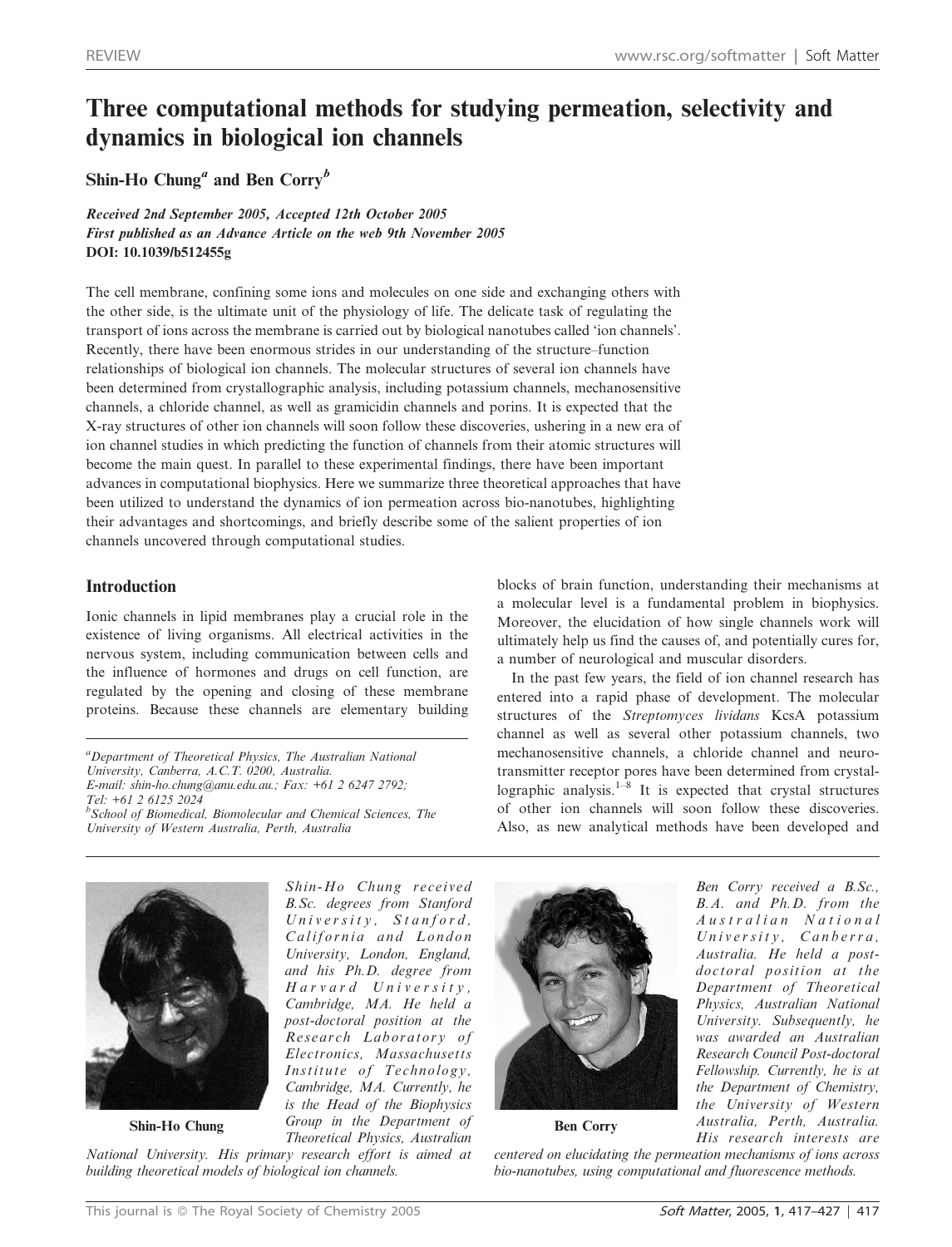computational power increases, theoretical methods of studying the permeation of ions through ion channels and the structural dynamics of the protein have become increasingly advanced. Now it has become possible to relate the atomic structure of an ion channel to its function, through the fundamental laws of physics. The mechanisms underlying macroscopic observable properties of ion channels are being addressed by molecular and stochastic dynamics simulations. Intuitive and hand-waving explanations of the permeation and selectivity of ions are beginning to be replaced by quantitative statements based on rigorous physical laws.

Here we give an overview of recent advances in the biophysics of ion channels, placing a special emphasis on theoretical approaches that are currently under development. Computational methods of solving complex biological problems, such as permeation, selectivity and gating mechanisms in ion channels, will increasingly play prominent roles as the speed of computers increases. We give brief summaries of various methods that have been developed for treating the time-dependent, nonequilibrium processes that underlie the flow of currents through biological ion channels. This review is primarily devoted to three computational approaches molecular dynamics, stochastic dynamics and continuum theories—used to unravel the inner workings of biomolecules. We give intuitive explanations of the physics underlying each of the methods, referring to more comprehensive publications for mathematical details. We discuss the merits and shortcomings of each computational approach and give examples of their application to ion channels. Detailed accounts of recent experimental findings on ion channels are not given here; the reader is referred to the latest edition of Hille<sup>9</sup> which provides an excellent source of information in this regard. The reader is also referred to recent review articles<sup>10–14</sup> for further details of recent advances in ion channel research.

# Theoretical tools for studying ion channels

One important aim of theoretical biophysicists has been to provide a comprehensive physical description of biological ion channels. Such a theoretical model, once successfully formulated, will link channel structure to channel function through the fundamental processes operating in electrolyte solutions. It will also concisely summarize the experimental data, by interlacing all those seemingly unrelated and disparate observations into a connected whole. The theory will elucidate the detailed mechanisms of ion permeation: the location of binding sites in the channel, how fast an ion moves across the channel, how the protein discriminates between ion types and where the rate-limiting steps are in conduction. Finally, it will make predictions that can be confirmed or refuted experimentally.

The tools of physics that are employed in this endeavor, from fundamental to phenomenological, are ab initio and classical molecular dynamics, stochastic dynamics and continuum theories. In ab initio molecular dynamics, the interactions between atoms are determined from first principles electronic structure calculations. Since there are no free parameters in these calculations, ab initio molecular dynamics represents the ultimate approach to the modelling of biomolecular systems. However, because of the extremely demanding nature of computations, its applications are generally limited to very small systems at present. As both computational power and the algorithms for implementing the quantum mechanical equations improve, we can expect such calculations to play an important role in ion channel analysis. In classical molecular dynamics, trajectories of all the atoms in a system are followed using Newton's equation of motion. Simulations are carried out using empirically determined pairwise interaction potentials between the atoms. Although it is possible to model an entire ion channel with classical molecular dynamics, it is not feasible to simulate the system long enough to see the permeation of ions across a channel and to determine its conductance under physiological conditions, which is the most important channel property that can be measured experimentally. For that purpose, we utilize stochastic dynamics, the simplest form of which is Brownian dynamics, where water molecules that form the bulk of the system are integrated out and only the ions themselves are simulated explicitly. The continuum electro-diffusion theory of the Poisson–Nernst–Planck equations makes one further simplification known as the mean-field approximation. Here, ions are treated not as discrete entities but as continuous charge densities that represent the space-time average of the microscopic motion of the ions. In Poisson–Nernst–Planck theory, the flux of an ionic species is described by the Nernst– Planck equation that combines Ohm's law with Fick's law of diffusion, and the potential at each position is determined from the solution of Poisson's equation using the total charge density in the simulation assembly. Poisson–Nernst–Planck theory thus incorporates the channel structure and its solution yields the potential, concentration and flux of ions in the system in a self-consistent manner.

There is one other approach that has been fruitfully employed to model biological ion channels, namely, reaction rate theory.<sup>9</sup> In this approach, an ion channel is represented by a series of ion binding sites separated by barriers, and ions are assumed to hop from one binding site to another, with the probability of each hop determined by the height of the energy barrier. Many useful insights have been gleaned about the mechanisms of ion permeation using this approach. The merits and demerits of this theory have been debated extensively in the literature, $15-19$  to which the interested reader is referred. We will not discuss the rate theories further in this review because the model parameters have no direct physical relation to the channel structure, whereas the current focus in ion channel research is on the structure–function relationships.

### Poisson–Nernst–Planck theory

Formalism. In the living cell, the concentration of  $K^+$  ions is higher inside than outside and the other way around for  $Cl^$ and  $Na<sup>+</sup>$  ions. Also, the asymmetrical distribution of ions across the cell wall gives rise to the membrane potential, which is typically about 70 mV negative inside with respect to outside. Thus, there are both potential and concentration gradients driving the ions through an ion channel. The flux J across the membrane is described by the Nernst–Planck equation, also known as the Nernst transport or drift-diffusion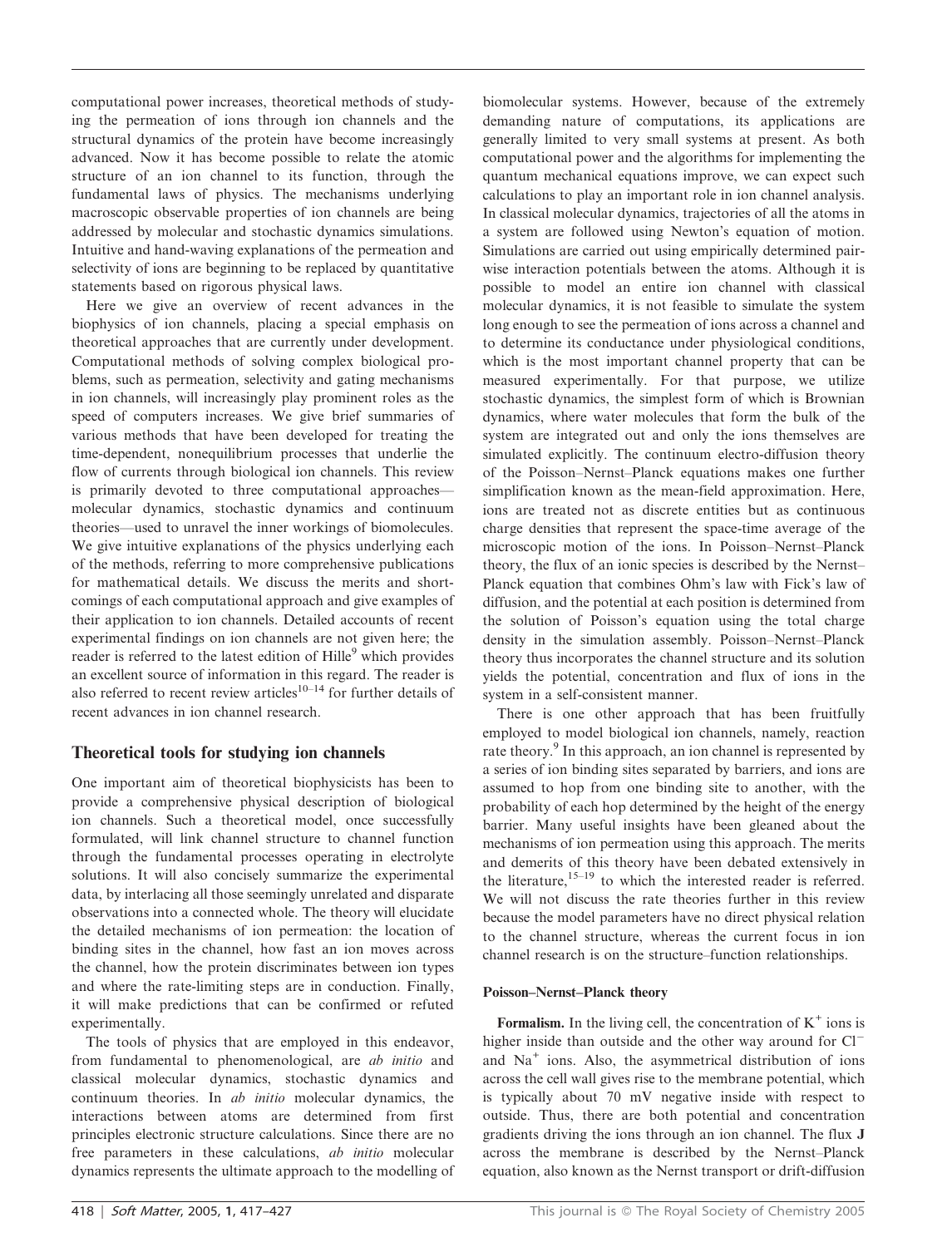equation, that combines the diffusion due to a concentration gradient (Fick's laws) with the diffusion due to a potential gradient (Ohm's law). In symbols,

$$
\mathbf{J} = -D\left(\nabla n + \frac{ne}{kT}\nabla\phi\right) \tag{1}
$$

where *n*, *D*,  $\phi$  are, respectively, the number density of ions, the diffusion coefficient and the electric potential. This last term,  $\phi$ , results from fixed external charges in the protein, mobile ions in the electrolyte solution and the membrane potential. The potential at any point at any time can be determined by solving Poisson's equation. For self-consistency, the Nernst transport equation given in eqn. (1) needs to be solved simultaneously with Poisson's equation, and together they form the so-called Poisson–Nernst–Planck (PNP) equations. Because of their nonlinear nature, the PNP equations, except for a few special cases, can only be solved numerically. It should be noted that the classic Goldman–Hodgkin–Katz equation<sup>9</sup> is, in fact, not a self-consistent solution of the PNP equation, as it assumes a constant electric field in disagreement with the solution of Poisson's equation.

To calculate the ionic current, a channel is placed in a simulation system by representing it as a rigid dielectric region and assigning partial charges to the locations of the atoms. Reservoirs with specified ion concentrations and potentials are attached at each end of the channel. The simulation system is then divided into small rectangular grids, and the Poisson– Nernst–Planck equations are solved at the grid points using a finite difference algorithm.<sup>20,21</sup> The grid size has to be optimized for efficient running of the program. A smaller grid size improves the accuracy of the results but also takes a much longer computational time. The required inputs for the algorithm are: (i) the coordinates of all the atoms forming the channel, (ii) the magnitude of electronic charge carried by each atom, (iii) the dimensions of the reservoirs and ionic concentrations in each reservoir, (iv) the dielectric constant of the protein and the solution, (v) the membrane potential, and (vi) the diffusion coefficients of cations and anions. Once these parameters are specified, the solutions of the Poisson– Nernst–Planck equations give the concentration and potential throughout the system as well as the steady state ionic currents through the channel.

Limitations of PNP theory. The continuum theories were originally developed for bulk electrolytes early in the century and their validity has been firmly established since then.<sup>22,23</sup> The Poisson–Boltzmann theory, which is limited to equilibrium situations, has become an important tool for studying proteins and membranes, leading to many insights on the key role played by electrostatic interactions.<sup>23</sup> In ion channels, this theory was initially used to include the effects of ionic atmosphere on the potential energy profile of an ion in schematic channels. $24-26$  In describing nonequilibrium process, PNP theory provides a premium description of ion transport problems in many branches of physics and chemistry.27,28 PNP theory is perhaps the simplest form of nonequilibrium theory that takes into account the shape of the channel, the magnitude and location of charged residues in the channel protein, the applied electric field and asymmetrical ionic

concentrations in the two sides of the channel. In recent years, the theory has been fruitfully applied in ion channels, especially by Eisenberg and his colleagues.<sup>29,30</sup>

There is one severe shortcoming of PNP theory when it is applied to study a mesoscopic system. In this theory, ions are not treated as discrete entities but as an average concentration. Now, let us consider a cylindrical channel with a radius of  $3 \text{ Å}$ , spanning a 30 Å thick membrane, whose volume is  $\sim 10^3 \text{ Å}^3$ . If ions were treated as discrete spherical entities, then at physiological concentrations, on average either a cation or anion can be expected in the pore only 10% of the time. To carry out the PNP calculation, the simulation system needs to be divided into small cubic cells with a volume of, for example,  $1 \text{ Å}^3$  and the concentration of anions and cations is computed in each cell. In the example given, a cubic cell contains  $\sim 10^{-4}$ cations and an equal number of anions. In reality there will be either a whole cation, a whole anion or no ion at any point in the channel. The presence of both cationic and anionic fractional charges in each cell introduces errors in the results obtained with the PNP equations, with the magnitude of the errors increasing steadily as the radius of the pore decreases and the chance of having both cations and anions in the channel diminishes.

The systematic errors inherent in the theory when it is applied to mesoscopic systems arise predominantly from the fact that the effects of ''induced surface charges'' are underestimated in PNP theory. When a charged particle in a high dielectric medium (electrolyte solution) approaches a region of a low dielectric medium (the protein wall), it induces surface charges of the same polarity at the protein–water interface. Water molecules near a cation in an electrolyte solution will align themselves such that the oxygen atoms, with their partial negative charges, are positioned nearest to the ion. Because polar or carbonyl groups on the protein wall cannot rotate as freely as water molecules, there will be excesses of hydrogen atoms at the water–protein interface. Viewed from the ion, these excess hydrogen atoms at the boundary appear as surface charges, exerting a repulsive force on it. Macroscopically, we say that a charge  $q$  located at a distance  $d$  from a slab of protein induces charge at the surface of the dielectric boundary. For an idealized infinite plane, the magnitude of the repulsive force this ion experiences is nearly the same as when we place another charge  $q'$ , on the other side, at a distance d from the surface, and remove the boundary. This effect is greatly magnified in a narrow, cylindrical water-filled pore created by a low dielectric material. Thus, in reality, an ion attempting to navigate across a narrow conduit formed by the protein wall encounters an insurmountable energy barrier owing to induced surface charges. This energy barrier can usually only be overcome by ions with the aid of charged residues or dipoles near the pore. The interaction between the two forces on a permeating ion—the repulsive force resulting induced surface charges and attractive force induced by fixed charges—play a crucial role in the permeation dynamics in ionic channels.

In PNP theory, in contrast, the presence of both positive and negative fractional charges on any grid point means that the total charge is zero and no surface charges are induced. Even if partial charges in the protein create a net charge at any point,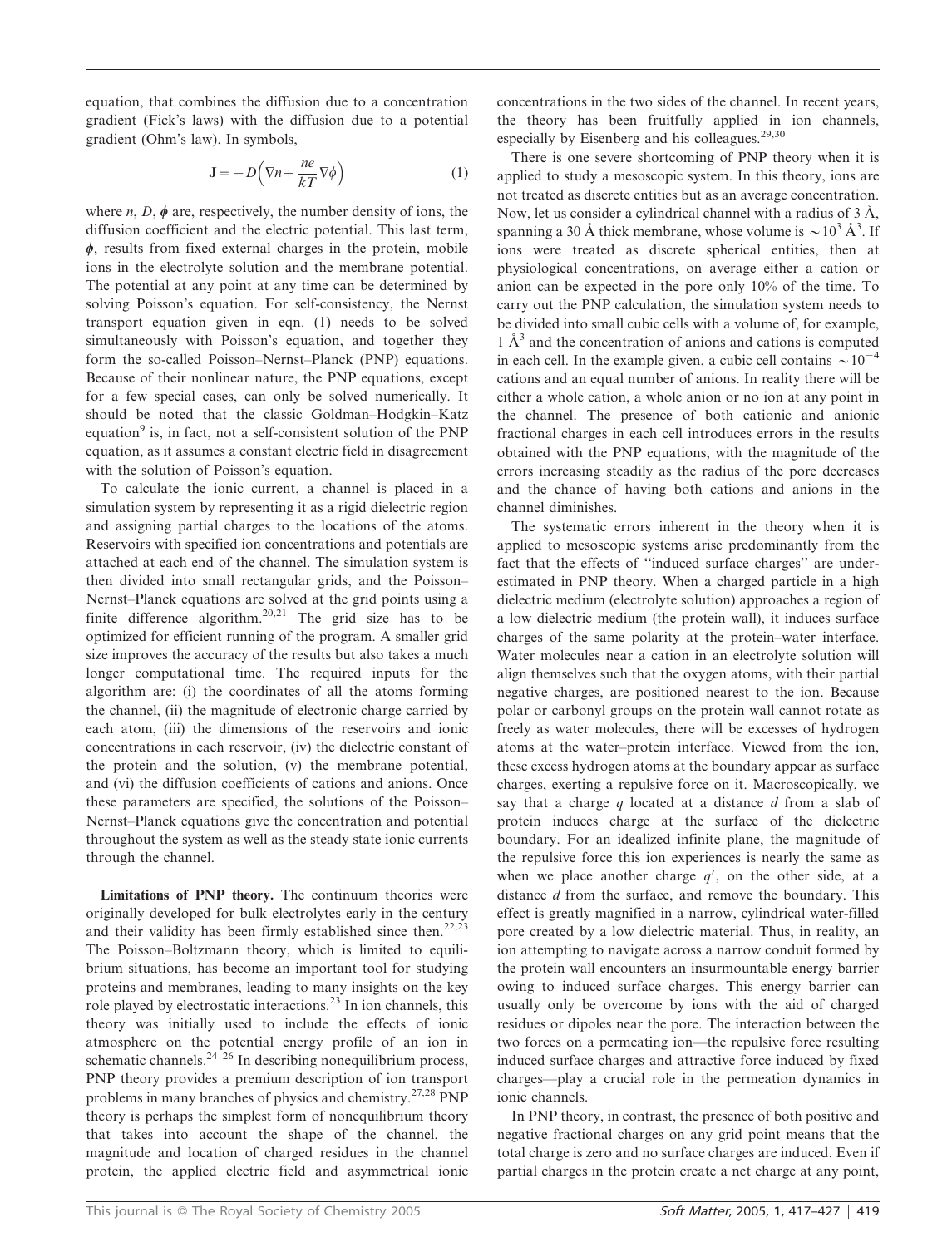the surface charge induced by this is always smaller than if the entire ionic charge of an ion was localized there. These fractional charges diffuse across the pore, one cubic grid to another, under the influence of the membrane potential, unencumbered by any induced surface charges on the protein boundary. In short, one aspect of the ion–protein interaction, which is the dominant force in the process of ion permeation across a narrow pore, is not accounted for in PNP theory. There is a further problem in applying PNP theory to biological ion channels, where two or more ions are resident. In such situations, the ion–ion interactions play an important role in conduction processes. These Coulombic interactions taking place inside of the pore cannot be satisfactorily dealt with in PNP theory. PNP theory also suffers the problems of using a rigid protein structure and assigning dielectric constants that are discussed in more detail with reference to Brownian dynamics simulations.

Application of PNP theory in ion channels. Despite the caveats to the underlying assumptions, PNP theory has been fruitfully utilized in studying the mechanisms of ion permeation in biological ion channels. Detailed studies comparing PNP theory with Brownian dynamics $21$  and lattice Monte Carlo simulations $31$  have revealed that the theory can be reliably applied to study the permeation process across pores whose radius is larger than one or two Debye lengths (1 Debye length  $\approx 8$  Å for a 150 mM solution). Given the computational simplicity of the continuum theories compared to other simulation approaches, it would be desirable to improve the accuracy of PNP theory when it is applied to biological ion channels. A possible approach is to include an explicit term in the formalism to mimic the effect of the surface charges induced by ions entering the channel. Indeed, there have been several attempts to improve the accuracy of the theory by including a specific dielectric self-energy term32–35 with some degree of success.

Im and Roux<sup>36</sup> have examined the properties of ion permeation across the channel formed by OmpF porin from Escherichia coli, using both PNP theory and Brownian dynamics. This wide pore passively transports small molecules down their concentration gradient. It is weakly cation selective, and its selectivity depends on the ionic strength of the solution. The theory is able to capture some of the salient features of the permeation dynamics, including the electrostatic interactions between ions and the charge distribution of the channel, the number of ions in the pore, and the current– voltage–concentration profile. PNP theory overestimates the current by about 50%. A similar study has been carried out on the pore formed by staphylococcal  $\alpha$ -hemolysin, a toxin protein that causes urinary tract infections. The channel conductance calculated from PNP theory is consistently larger (by 30 to 50%), compared to the experimental value.<sup>37</sup> From these studies, we conclude that PNP theory can be used to study ion permeation through wide molecular pores, provided one is prepared to accept a large error in calculated conductances.

Nonner and Eisenberg<sup>38</sup> made an attempt to relate the observed properties of the calcium channel to its structure with PNP theory. They modelled the pore as a cylinder connected to

a tapered atrium at each end. To mimic the important cluster of four glutamate residues found in the real calcium channel, the central cylinder is assigned a low dielectric material with a uniform volume density of fixed charge. Applying PNP theory to this model the calculated currents successfully match the current–voltage relations, anomalous mole fraction effects and saturation effects of varied  $Ca^{2+}$  and  $Na^{+}$  concentrations. Despite the success of this method the proposed mechanism of selectivity relies on an excess chemical potential of unspecified physical origin, and some of the parameters used to fit the channel data appear physically unrealistic. For example, the calcium diffusion coefficient used in this study to fit the data is about four orders of magnitude smaller than the microscopic estimates obtained from molecular dynamics simulations.<sup>3</sup>

#### Brownian dynamics

Formalism. Brownian dynamics offers one of the simplest methods for following the trajectories of interacting ions in a fluid. The algorithm for Brownian dynamics is conceptually simple: the motion of the ion with mass m and charge q is governed by the Langevin equation.

$$
m\frac{\mathrm{d}\mathbf{v}}{\mathrm{d}t} = -m\gamma \mathbf{v} + \mathbf{F}_{\mathrm{R}} + q\mathbf{E}.\tag{2}
$$

The first two terms on the right-hand side of eqn. (2) describe the effects of collisions with the surrounding water molecules. The first term corresponds to an average frictional force with a friction coefficient given by  $m\gamma$ . The second term,  $\mathbf{F}_R$ , represents the random part of the collisions and rapidly fluctuates around a zero mean. Finally, E in eqn. (2) denotes the total electric field at the position of the ion arising from other ions, fixed charges in the protein, membrane potential and induced surface charges.

To carry out Brownian dynamics simulations of ion channels, one needs to specify the boundaries of the system. This is a relatively simple problem for 1-dimensional Brownian  $d$ ynamics simulations, $40-42$  but requires the addition of reservoirs to the channel system in the more realistic case of 3-dimensional Brownian dynamics simulations. Here we describe a simple stochastic boundary that has been used successfully in applications of Brownian dynamics simulations to a number of ion channels.<sup>43-47</sup>

Fig. 1 shows a schematic illustration of a Brownian dynamics simulation assembly. An ion channel representing the potassium channel is placed at the center of the system. The positions of all the atoms forming the channel are given by its X-ray structure, and the charge on each atom is assigned. Then, a large reservoir with a fixed number of  $K^+$  (or  $Na^+$ ) and  $Cl<sup>-</sup>$  ions is attached at each end of the channel (Fig. 1A). The membrane potential is imposed by applying a uniform electric field across the channel (Fig. 1B). This is equivalent to placing a pair of large plates far away from the channel and applying a potential difference between them. Since the space between the electrodes is filled with electrolyte solution, each reservoir is in iso-potential. That is, the average potential anywhere in the reservoir is identical to the applied potential at the voltage plate on that side, and the potential drop occurs almost entirely across the channel. When an ion strikes the reservoir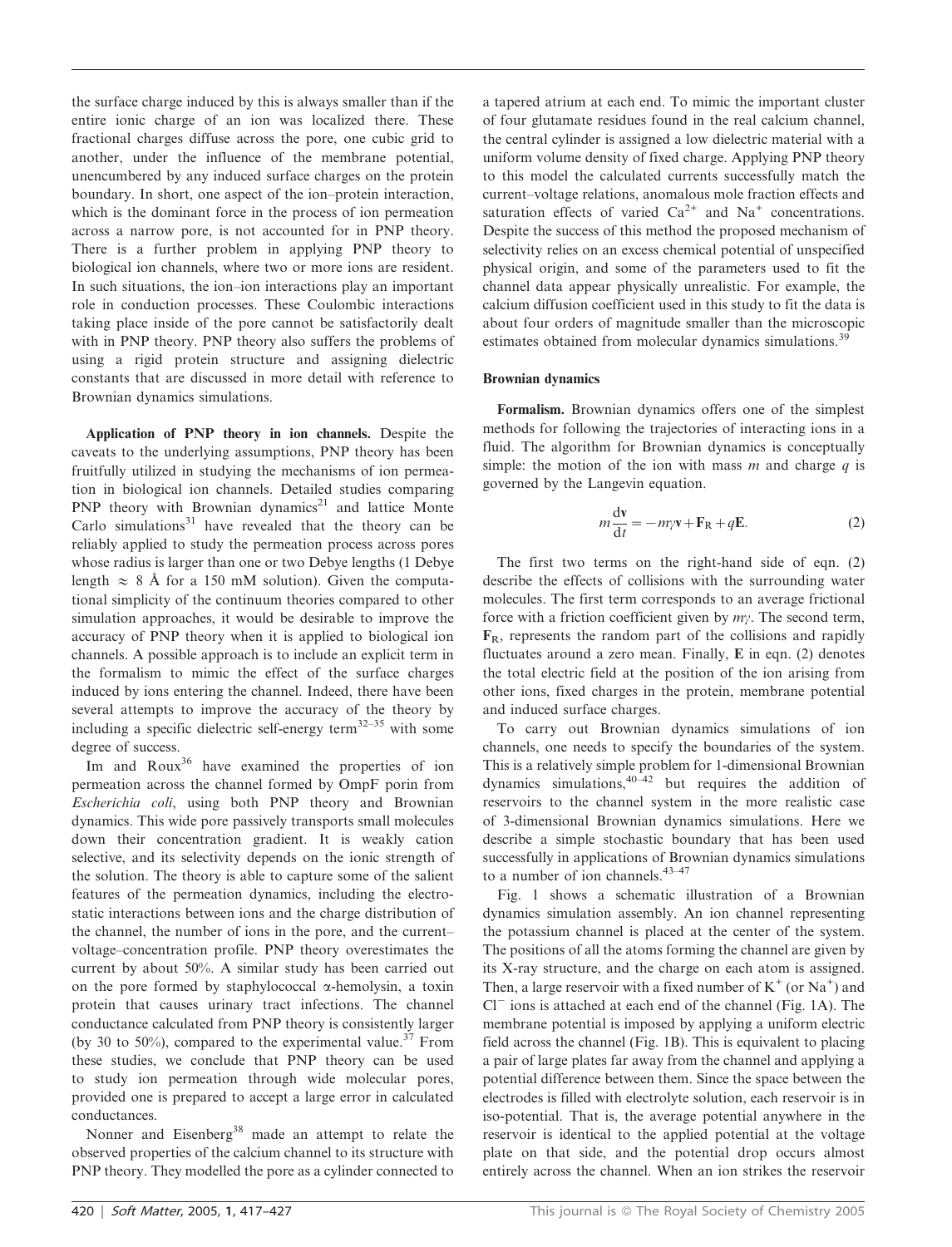

Fig. 1 Simulation assembly for Brownian dynamics. (A) The shape of the KcsA channel is modified such that the minimal radius of the intracellular gate (on the left hand side) is  $3 \text{ Å}$ . The ribbons represent the outer helices, pore helices and inner helices. A reservoir containing a fixed number of anions (red) and cations (blue) is attached at each end of the KcsA potassium channel. The charge on each atom forming the channel is assigned. (B) A uniform electric field is applied across the channel to mimic the membrane potential. This is equivalent to placing two voltage plates at a distance and applying a potential  $(\pm V)$ on each plate.

boundary during simulations, it is elastically scattered back into the reservoir, equivalent to letting an ion enter the reservoir whenever one leaves the simulation system. Thus the concentrations of ions in the reservoirs are maintained at the desired values at all times. During simulations of current measurements, the chosen concentration values in the reservoirs are maintained by recycling ions from one side to the other whenever there is an imbalance due to a conduction event, mimicking the current flow through a closed circuit.

In Brownian dynamics simulations, the Langevin equation is solved repeatedly to trace the trajectory of every ion in the assembly. Snapshots of the simulation system are taken at short time intervals for millions of time-steps. At each timestep, usually 2 fs, the forces acting on each ion are calculated and the Langevin equation is used to determine where it will move in the next time-step. By repeating this process for a sufficiently long period of time, usually many microseconds, one can determine how many ions move across the channel in a fixed period of simulation time and deduce the single channel current.

Limitations of Brownian dynamics. In order to trace the trajectories of about 100 ions interacting with a dielectric boundary for many microseconds, a period long enough to deduce the conductance of an ion channel, Brownian dynamics makes two simplifying assumptions. First, water is not treated explicitly but as a continuum. In reality, ions collide with neighbouring water molecules incessantly and the effects of these collisions are represented as the frictional and random forces on the right-hand side of eqn. (2). Secondly, the atoms forming the channel are assumed to be rigid whereas in reality they will undergo rapid fluctuations. By making these simplifications it is possible to measure channel conductances

under various conditions and compare these measurements with experimental findings with only a modest amount of computational power.

The forces acting on the ions at each step can be calculated in many ways. Examples exist in which these are fed into the simulation from the results of phenomenological $46$  or molecular dynamics simulations, $47$  an approach that can potentially avoid the difficulties of assuming a rigid protein. However, since the water and protein are already represented as continuous media, the forces are most often calculated by solving Poisson's equation. A crucial issue is whether such a continuum approximation can be justified in a narrow, biological nanotube. In bulk water, molecules polarize so as to shield electrostatic interactions by a factor of approximately 1/80. However, given the likely preferential alignment of water in narrow pores and regions of high charge, this shielding is likely to be far less effective in an ion channel. Thus, one should use a lower value of the dielectric constant for the water in the channel when solving Poisson's equation. But exactly what value of the dielectric constant should be used is unknown. Determining the appropriate values using molecular dynamics simulations or otherwise would be a useful project. The validity of treating the channel protein as a static structure in Brownian dynamics also deserves further investigation. It should be noted that thermal fluctuations of proteins occur in the time-scale of femtoseconds, whereas a conduction event across a typical ionic channel takes place once in 100 ns approximately six to seven orders of magnitude slower timescale. Thus, it is likely that rapid thermal fluctuations of the atoms forming the channel are not important for channel selectivity and conduction. Alterations in the average positions of the protein atoms caused by the presence of permeating ions may play a role, and their effects should be examined both experimentally and by using molecular dynamics simulations. If found to be important, some of the motions of the protein, such as the bending of carbonyl groups, can readily be incorporated in Brownian dynamics modelling of ion channels. Finally, size-dependent selectivity among ions with the same valence cannot be easily understood within the Brownian dynamics framework, and one has to appeal to molecular dynamics or semi-microscopic Monte Carlo simulations<sup>48</sup> for that purpose.

Application of Brownian dynamics in ion channels. The ability to compute current flow across ion channels confers a distinct advantage to Brownian dynamics compared to other simulation techniques. Thus an obvious application of Brownian dynamics is the calculation of current–voltage and conductance–concentration curves, which can be directly compared to the physiological measurements to assess the reliability and predictive power of the method. In addition to simple counting of ions crossing the channel, one can carry out a trajectory analysis of ions in the system to determine their average concentrations and the steps involved in conduction. This is useful in finding the binding sites and the average number of ions in the channel, both of which are experimentally observable quantities. It is also possible to study the mechanisms of blocking of channels by larger molecules or other ion species.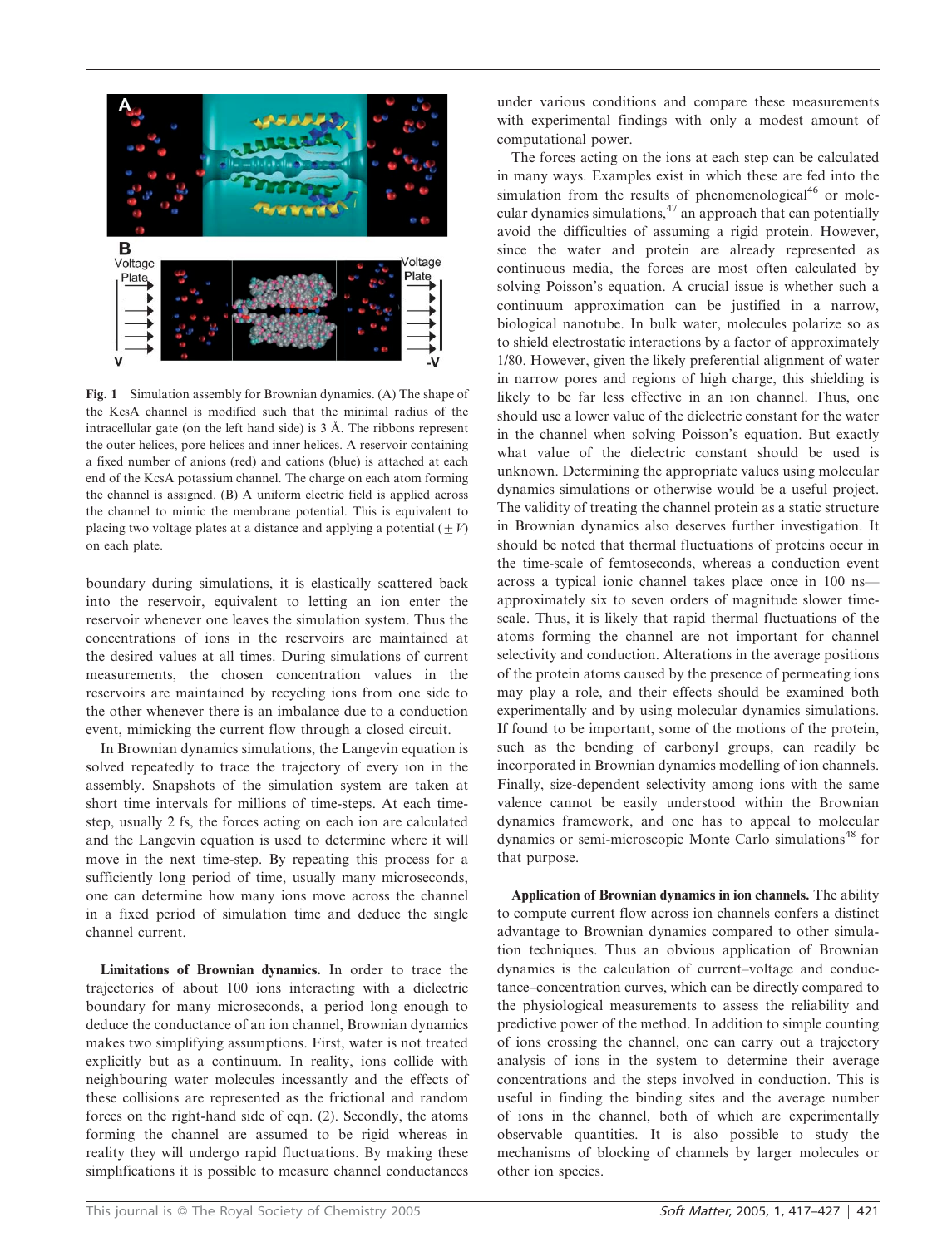We summarize two examples of how Brownian dynamics has been applied recently in elucidating the dynamics of ion permeation in biological channels. Using the experimentally determined potassium channel structure as a template, as shown in Fig. 2A, Chung et  $al^{49}$  proposed a plausible explanation for the diversity of potassium channels seen in nature. There are many different types of potassium channels, which differ widely in their conductances and gating characteristics while having a similar primary structure. Conductance levels of various types of potassium channels range from 4 to 270 pS (1 pS equals 0.1 pA of current across the channel with the driving force of 100 mV). Despite this diversity, they all share the common feature of being highly selective to potassium ions and display broadly similar



Fig. 2 Brownian dynamics simulations of model potassium channels. (A) Solid line shows the outline of a simplified model channel. A three dimensional channel shape is obtained by rotating the curves by 180°. The positions of dipoles on the channel wall are indicated with filled circles (carbonyl and hydroxyl oxygen atoms), filled square (mouth dipoles) and open square (helix dipoles). A set of such channels with varying radii of the intracellular gate is constructed for Brownian dynamics simulations. (B) The outward current is plotted against the radius of the intracellular aspect of the channel entrance. The applied field to obtain the current is  $2 \times 10^7$  V/m. (C) The energy profiles obtained from the channels with the radii of 2 (solid line), 3 (longdashed line) and  $4 \text{ Å}$  (dashed line) are superimposed. The curves show the barrier  $\Delta U$  encountered by an ion attempting to move towards the selectivity filter. The height of the barrier  $\Delta U$  an ion needs to surmount to traverse the channel decreases progressively as the radius of the intrapore gate is widened.

selectivity sequences for monovalent cations. To understand this feature, Chung et  $al^{49}$  investigated the possible structural differences that could give rise to different potassium channels. They systematically change the radius of the intracellular pore entrance, leaving the dimensions of the selectivity filter and cavity unaltered. As the intrapore radius is increased from 2 to 5 Å, the channel conductance changes from  $0.7$  to 197 pS (0.17) to 48 pA). In Fig. 2B, the simulated current across the model ion channel determined from Brownian dynamics is plotted against the radius of the intrapore gate. By examining the energy profiles and the probabilities of ion occupancies in various segments of the channel, they deduce the rate-limiting step for conduction in the potassium channels. Ion distributions revealed that the selectivity filter was occupied by two  $K^+$ ions most of the time. A conduction event was triggered when a third ion climbed over the energy barrier located between the cavity and the intracellular mouth and moved toward the selectivity filter. Potential energy profiles encountered by an ion traversing along the central axis of the channel when there are two ions in or near the selectivity filter are shown for the channels with radii 2 Å (solid line in Fig. 2C), 3 Å (long-dashed line) and  $4 \text{ Å}$  (dashed line). Ions need to climb over the energy barrier, whose height is denoted as  $\Delta U$ , to move across the channel. This barrier is the rate-limiting step in the permeation process: as its height increases with a decreasing intrapore radius, the channel conductance drops exponentially.

Brownian dynamics simulations were similarly applied to elucidate the dynamics of ion permeation across ClC-type channels.<sup>50,51</sup> The ClC family of Cl<sup>-</sup> channels, present in the cell membranes of every living organism, perform diverse roles, such as the control of cellular excitability, acidification of intracellular vesicles, and cell volume regulation.<sup>52–54</sup> The X-ray structures of two prokaryotic ClC proteins were determined by Dutzler et al.<sup>3,4</sup> Corry et al.<sup>51</sup> created an open-state homology model of a eukaryotic ClC channel, ClC-0, using the crystal structure of the prokaryotic protein as a basis, as shown in Fig. 3A. This channel, from Torpedo electroplax, was first discovered by Miller<sup>55</sup> and is one of the most thoroughly studied channels of this family. As illustrated in Fig. 3A, the ionic pathway of ClC-0 takes a tortuous course through the protein, unlike that of the potassium channel, which is straight and perpendicular to the membrane surface. The channel is quite narrow, having a minimum radius of  $2.5 \text{ Å}$  near the center, but opens up quite rapidly at each end. The distance from one end of the pore to the other is  $55 \text{ Å}$  and it is lined with many charged and polar amino acid residues. The pore is lined with four acidic residues and ten basic residues. Their locations along the ion conducting pathway are shown in Fig. 3B.

The conduction properties of the model shown in Fig. 3B were examined with Brownian dynamics simulations. A current–voltage relationship obtained with symmetrical solutions of 150 mM in both reservoirs is shown in Fig. 3C. The relationship is linear, with a conductance of  $11.3 \pm 0.5$  pS that agrees well with experimental measurements reported by Miller<sup>55</sup> (superimposed open circles). The current–concentration relationship obtained from the homology model using Brownian dynamics (filled circles) is also accord with the experimental observations (open circles) as shown in Fig. 3D.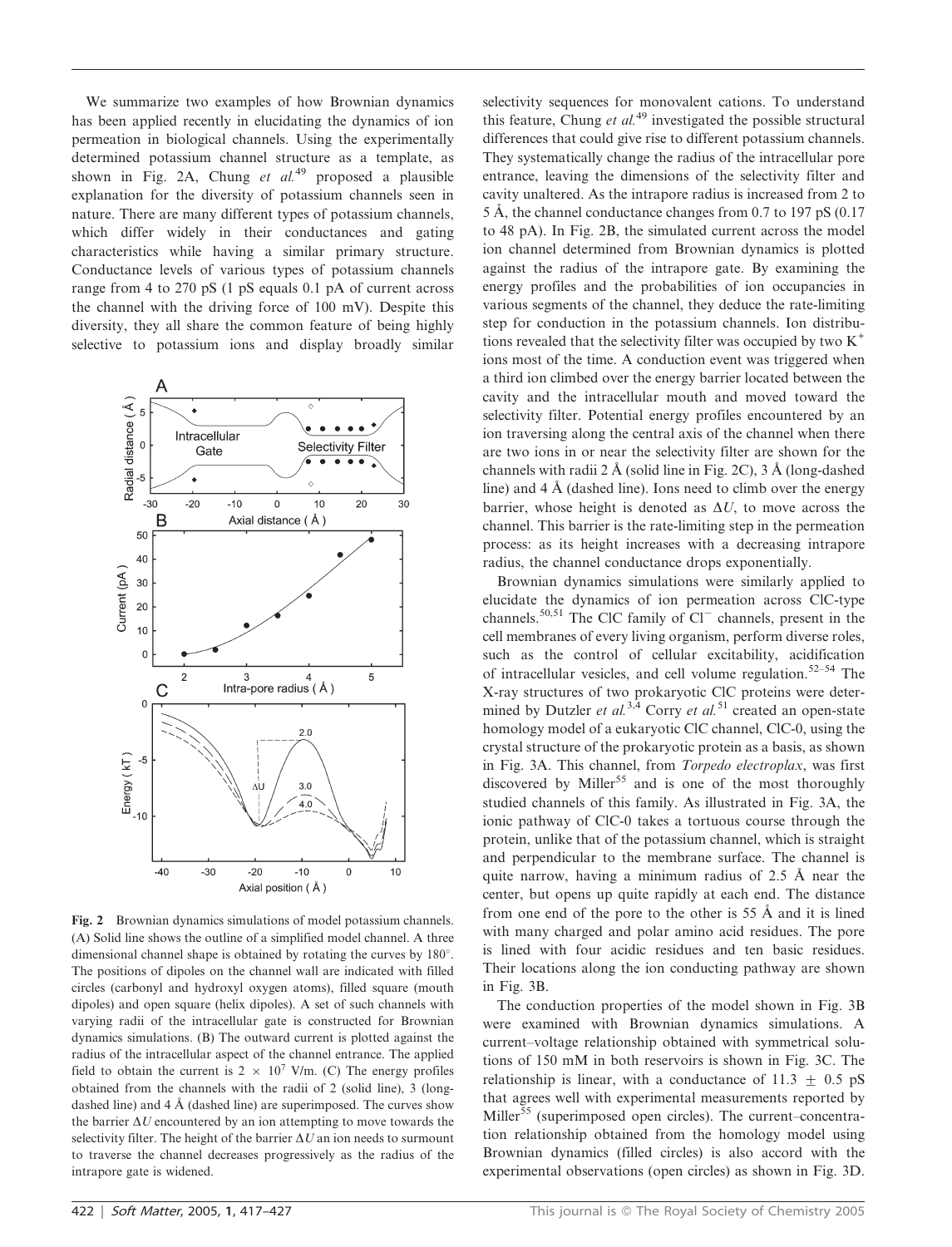

#### Molecular dynamics

Formalism. Conceptually, molecular dynamics simulations are quite simple. In these simulations, we follow the trajectories of N particles interacting via a many-body potential  $U(\mathbf{r}_1, \mathbf{r}_2, ..., \mathbf{r}_N)$  using Newton's equation of motion:

$$
m_i \frac{d^2 \mathbf{r}_i}{dt^2} = -\nabla_i U(\mathbf{r}_1, \cdots, \mathbf{r}_N) \quad i = 1, \cdots, N
$$
 (3)

Fig. 3 Brownian dynamics simulations of an open-state ClC channel, ClC-0. (A) The open state of the channel is based on the crystal structure of the bacterial ClC protein. The front half of the atoms is removed to reveal the ion-conducting path across the protein. (B) The water-filled pore through which  $Cl^-$  ions move is lined with both acidic and basic residues. The channel is normally occupied by two Cl<sup>-</sup> ions, shown here in green. (C) The current–voltage relationship obtained with symmetrical solutions of 150 mM, using Brownian dynamics simulations (filled circles) is compared with the experimental measurements obtained by Miller,<sup>55</sup> shown in open circles. (D) The current–concentration relationship obtained with symmetrical solutions of varying concentrations of NaCl in the reservoirs under an applied potential of  $-80$  mV (filled circles) is fitted with the Michaelis–Menten equation. The experimental measurements obtained by Tsung-Yu Chen (personal communication) are shown in open circles. The half-saturation points determined from the fitted curves are 163  $\pm$  51 mM for the simulated data and 136  $\pm$  8 mM for the experimental data.

where  $m_i$  and  $\mathbf{r}_i$  denote the mass and position of the *i*th particle, and the force on it is given by the gradient of the potential U. Unlike in Brownian dynamics simulations, in which only the ions are simulated explicitly, in molecular dynamics all the atoms (ions, water, protein and lipid) can be included.

At every time step, the potential function is recalculated using the new positions of the particles to determine their positions a short time later, and this process is iterated for a large number of steps until a statistically satisfactory data set is generated. The trajectory data thus generated is stored at certain intervals, which can later be analyzed to determine the structural and dynamical properties of the simulation assembly. Quantities such as free energy, mean square displacement, radial distribution and other correlation functions can be calculated from an ensemble average over several simulations or parts of a long simulation. Ion channel simulations will typically include tens to hundreds of thousands of atoms and the trajectories of all atoms can be followed as they move in real time typically for up to  $\sim 100$  ns, although longer simulations have also been reported. Because all the atoms in the system (including water molecules) are represented explicitly in molecular dynamics, there are no frictional or random forces to deal with as in stochastic dynamics. Also, no assumptions are required about the nature of the solvent, and there is no need to choose dielectric values or boundaries as all atoms are present, and in principle all interactions (water–ions, water–protein, water–lipid, lipid–protein) are incorporated. This method automatically includes the dynamics of the ion channel protein itself as well as any dynamic effects of the lipids or solvent.

The success of molecular dynamics simulations in capturing the dynamics of the real system hinges critically on how accurately the potential functions or force fields are selected. In the past two decades, numerous studies have been carried out to develop force fields for biomolecular applications, and these are incorporated into several user-friendly computer programs for simulation of biomolecular systems.56–59 In these programs, the non-bonded interactions between atoms are represented by Coulomb and Lennard-Jones potentials. Pairwise interactions are used for all the atoms in the system,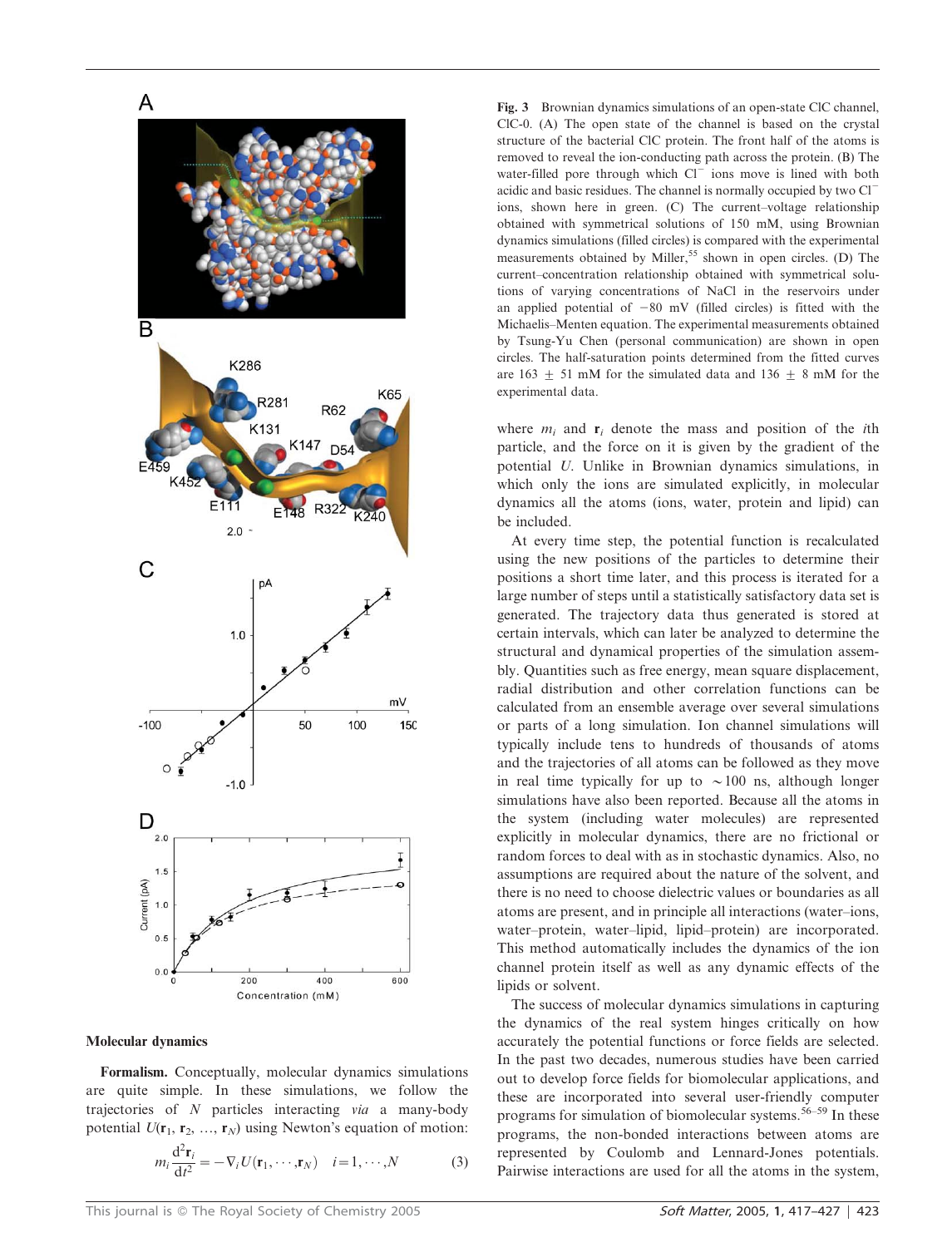and the potential parameters are determined empirically from spectroscopic data and fits to bulk properties. Most atoms in the system are also covalently bonded to other atoms, and these bonds are represented in molecular dynamics by a set of force parameters that describe the stretching of a bond between two atoms, the bending of a bond angle formed by three atoms, and the torsion of a dihedral angle between the 123 and 234 planes in four atoms.

Limitations of molecular dynamics. There are two major limitations of molecular dynamics that prevent it from becoming the model of choice in studying ion conduction in biological channels. First, calculating all the interactions between all the atoms in a system is a slow process. Even with the most powerful computers currently available, molecular dynamics simulations of an assembly that includes an ion channel, lipid membrane, ions and water, can be run for only about one hundred nanoseconds. On the other hand, it requires many hundreds of microseconds of simulation to determine the conductance of a channel. Also, as the conformational changes of channel proteins are taking place typically in a millisecond timescale, molecular dynamics cannot be used to follow the dynamics of proteins. Although the calculation of the quantities such as the potential of mean force provides a great deal of information, the most desirable outcome of a modelling technique is to calculate the currents passing through a channel and make predictions that can be directly compared to experimental observations. Without such comparisons, we have no way of knowing whether the result of a molecular dynamics simulation genuinely reflects the physical reality or is an artifact of the method. This practical limitation of molecular dynamics may be solved in a variety of ways. It could be overcome if the speed of advanced computers can be increased by three or four orders of magnitude or if simulations can be carried out by using a large bank of parallel processors. An alternative approach to alleviate this problem is to devise new algorithms to speed up the simulation. One such proposed scheme makes use of a ''multigranular modelling approach'' in which different groups of molecules are represented at different levels of detail, employing multiple time-steps. In this way, 5- to 30-fold increases of simulation time have been realized. $60$  The use of non-equilibrium conditions, such as the application of a very large membrane potential<sup>61</sup> or additional forces on the ions,  $62$  has allowed permeation events to be monitored, albeit it in non-physiological conditions. Jordan and his colleagues<sup>48,63</sup> proposed a hybrid of microscopic–mesoscopic methods to circumvent the limitations of molecular dyanmics and applied it successfully to the gramicidine pore and the KcsA potassium channel. A final alternative to relate molecular simulations to channel currents is to use the multi-ion potential of mean force determined in molecular dynamics as the means of calculating the force on ions in Brownian dynamics simulations of ion conductance.<sup>46,64</sup>

The second limitation of this technique is the inadequacy of the empirical force fields employed in the molecular dynamics simulation packages currently available for describing ion permeation. The electrons around atoms are not inert but move according to quantum mechanical laws. When an atom is placed in an electric field, the position of the electron cloud shifts with respect to the nucleus. This induces a dipole, which in turn creates an electric field of its own and further polarizes the surrounding atoms. It is computationally expensive to compute all these polarization effects, including dispersion forces (which arises from quantum fluctuations that induce correlations between the electrons of two atoms). Thus, polarization effects implemented in most programs are incorporated implicitly by invoking a mean field approximation. That is, an average induced dipole term is added to the monomer value such that the results of simulations reproduce the bulk property of a system. For example, the dipole moment of water is taken as 2.3 Debye in most molecular dynamics programs, which is larger than the experimental value of 1.85 Debye. These crude approximations of the polarization effects may introduce large errors in the results of simulations when the technique is applied to a mesoscopic system, such as ion channels, for which the parameters have not been empirically fitted. Thus, it is desirable to develop polarizable force fields that could provide more realistic pictures of quantities such as the free-energy profiles of an ion in a channel.

Ideally, the parameters of force fields to be used in molecular dynamics should be derived from electronic structure calculations using ab initio molecular dynamics methods, rather than determining them empirically from fits to data. Ab *initio* molecular dynamics has already been applied in condensed matter physics and in studies of water, electrolytes and bio-molecules. Density functional theory has been adapted to calculate the potentials between atoms on the fly. $65,66$ Examples of the use of static ab initio methods in examining ion binding in potassium channels<sup>67</sup> have been reported and the development of linear scaling techniques mean that these methods will undoubtedly be applied for modelling of ion channels in the near future.

Application of molecular dynamics in ion channels. Despite the limitations listed in the previous section, molecular dynamics simulations carried out over the past two decades have revealed many important aspects of ion permeation across biological channels. Among the important facts revealed by these simulations are: (i) how the properties of water and ions change when they enter narrow channels from bulk;68 (ii) the way small molecules and toxins interact with ion channels; $69$  (iii) how the channel proteins are affected by their surroundings, such as the lipid bilayer; $70,71$  and (iv) what numerical values of the parameters are to be used for coarsegrained simulation techniques, such as Poisson–Nernst–Planck theory and Brownian dynamics.<sup>39</sup> Because the calculation of conductance is computationally intractable at present, molecular dynamics has been used extensively to deriving freeenergy profiles and other quantities related to permeation.<sup>72,73</sup>

The availability of an X-ray structure of the KscA potassium channel prompted many groups to investigate ion permeation through it using molecular dynamics. Largely because it was the first biological ion channel to have its tertiary structure determined, it has been a prime target for simulation and modelling studies and is the only example we will discuss here. These studies have examined the mechanisms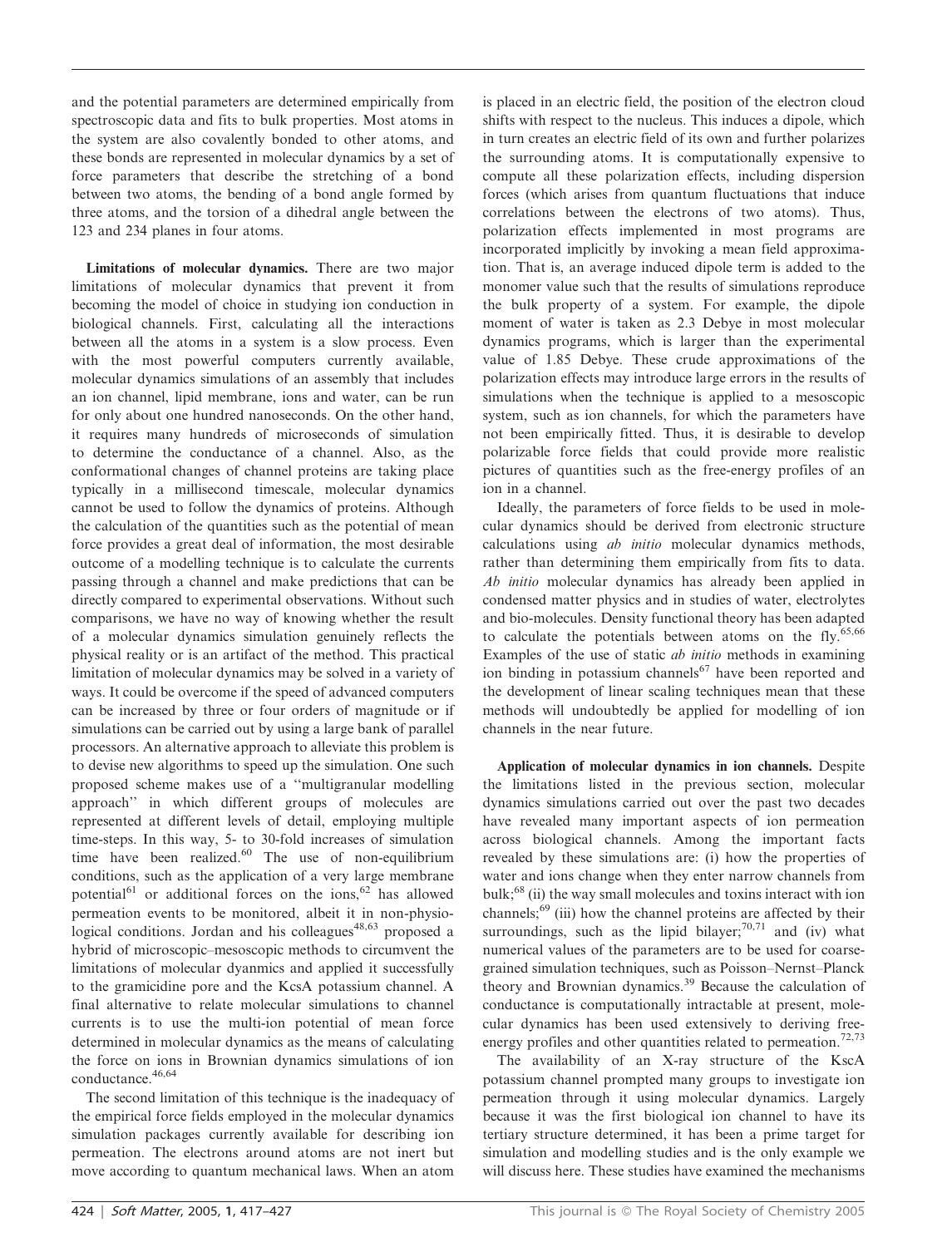underlying the permeation of ions across the channel, the basis of ion selectivity, and the conformational changes that occur in the KcsA protein when the channel opens. Such simulations reveal that the potassium channel is usually occupied by three  $K^+$  ions, two in the selectivity filter and one in the cavity, as observed in X-ray diffraction experiments.<sup>1,74,75</sup> There is also some evidence that the  $K^+$  ion in the cavity approaching the selectivity filter triggers a conduction event, and permeation across the filter occurs through the recycling of ions as  $2 K^+ \rightarrow 3 K^+ \rightarrow 2 K^+$ .<sup>76,77</sup> Potential of mean force calculations with multiple  $K^+$  ions in the selectivity filter indicate that the free energy barriers between the bindings sites are about 3 to 4 kT.<sup>77</sup> Thus, Coulomb repulsion exerted by a third  $K^+$  ion enables the resident ion to climb over this energy barrier and conduction to take place.

The crystal radius of sodium is  $0.99$  Å, whereas that of potassium is 1.33 Å. Yet, all potassium channels effectively exclude  $Na<sup>+</sup>$  ions passing through the pore. The key differences between potassium and sodium appear to be only a small difference in radius and in polarizability. On the basis of the X-ray structure of the KcsA potassium channel, it has been suggested that a 'rigid' selectivity filter provides stronger cation–oxygen interactions for  $K^+$  ions than for Na<sup>+</sup> ions. Thus, the energetic cost of dehydrating  $K^+$  ions is repaid by ion–protein interactions, while ion–protein interactions are too weak to balance the cost of dehydrating Na<sup>+</sup> ions. Several simulations have tried to address this question through free-energy perturbation calculations, where a  $K^+$  ion is alchemically transformed into a  $Na<sup>+</sup>$  ion. The barrier  $Na<sup>+</sup>$ encounters in crossing the selectivity filter is estimated to be 11 kT,<sup>78</sup> 8 kT<sup>79</sup> or 5 kT,<sup>80</sup> in rough agreement with the experimental value of 9 kT extracted from the  $K^+/Na^+$ selectivity ratio of  $10^4$ .

The conventional view that the carbonyl oxygen atoms lining the pore are held rigidly in place has been questioned by several molecular dynamics studies. Domene and Sansom<sup>81</sup> placed different cations  $(Na^+, K^+, Rb^+, Cs^+)$  in the selectivity filter and observed its shape. Significant flexibility of the filter is observed, as well as concerted motions of ions and water. In particular, pronounced distortions of the filter occur when no ions are present, which is also found from crystallographic studies at low salt concentration.<sup>82</sup> The two most readily permeant ions,  $K^+$  and  $Rb^+$ , are similar in their interactions with the selectivity filter, while  $Na<sup>+</sup>$  ions tend to distort the filter by binding to a ring of four carbonyl oxygens. The presence of a larger  $Cs<sup>+</sup>$  ion results in a small degree of expansion of the filter relative to the X-ray structure and these ions show some tendency to bind within the gate region of the channel, near the cavity. Although these results are very interesting, it should be kept in mind that ion parameters are difficult to obtain with high accuracy and such differences may result from the choice of force field parameters. Further studies in this area would certainly be worthwhile. More recently, Noskov et al.<sup>83</sup> suggested that selectivity may result from the electrostatic interactions between various atoms and the permeating ion. Noting that the protein forming the potassium channel undergoes structural fluctuations of about  $0.75$  Å, far greater than the difference of the atomic radii of  $Na<sup>+</sup>$  and  $K<sup>+</sup>$  ions, they suggest that the tight coordination of a

 $K^+$  ion by 8 carbonyl oxygens lining the filter cannot be the underlying mechanism for selectivity. In this context, it should be emphasized once again that that the characteristic oscillation periods of atomic motions are of the order of 10 fs (bond stretch) to 30 fs (dihedral motion), $84$  whereas a conduction event across the potassium channel takes place on average once every 100 ns. Thus, these atomic motions take place at the rate of six to seven orders of magnitude faster than a conduction event. A permeating ion is therefore likely to see the average position of the atoms forming the conduit. If so, root-mean-square atomic fluctuations may have no relevance to the selectivity or conductivity of the channel, but structural flexibility that alters the average positions of the protein atoms may be important.

# Concluding remarks

We have briefly summarized three computational tools— Poisson–Nernst–Planck theory, Brownian dynamics and molecular dynamics—that will play increasingly prominent roles in understanding how biological ion channel work. Each of these approaches has its strengths and limitations, and involves a degree of approximation. The main defects of PNP theory are errors stemming from the mean-field assumption. In particular, it ignores the effects of induced surface charges created as a charged particle in electrolyte solutions approaches the protein boundary. The magnitude of the errors introduced by the mean-field approximation become large when the theory is applied to narrow ionic channels. By incorporating a term in the PNP equations to account for the barrier created by induced surface charges, the magnitude of the errors can be reduced somewhat.<sup>34</sup> However, doing this removes much of the simplicity of the PNP theory, one of its main advantages over the other approaches, and also it is still hard to know the accuracy of the results without comparison to a more detailed model. One of the main caveats to the application of Brownian dynamics to biological ion channels is the use of Poisson's equation to estimate the forces encountered by permeant ions. The issue here is whether one can legitimately employ macroscopic electrostatics in regions that are not much larger than the diameters of the water molecules and ions. In the narrow constricted region of the channel, such as in the selectivity filter of the potassium channel, the representation of the channel contents as a continuous medium is a poor approximation. Nevertheless, the results derived from Brownian dynamics simulations accurately replicate a wide variety of experimental observations when a relatively high effective dielectric constant (usually 60) is assigned to the water-filled pore. The greatest limitations of molecular dynamics is the computational power required that limits the possible simulation times. While the calculation of free energy profiles provides useful information on ion permeation, it is not a substitute for a direct estimation of conductance from simulations. Thus, virtually no predictions derived from molecular dynamics simulations can be directly compared with experimental data. If no such comparisons can be made, there can only be a limited interaction between experimenters and theoreticians. With the current doubling of computer speeds every two years, this computational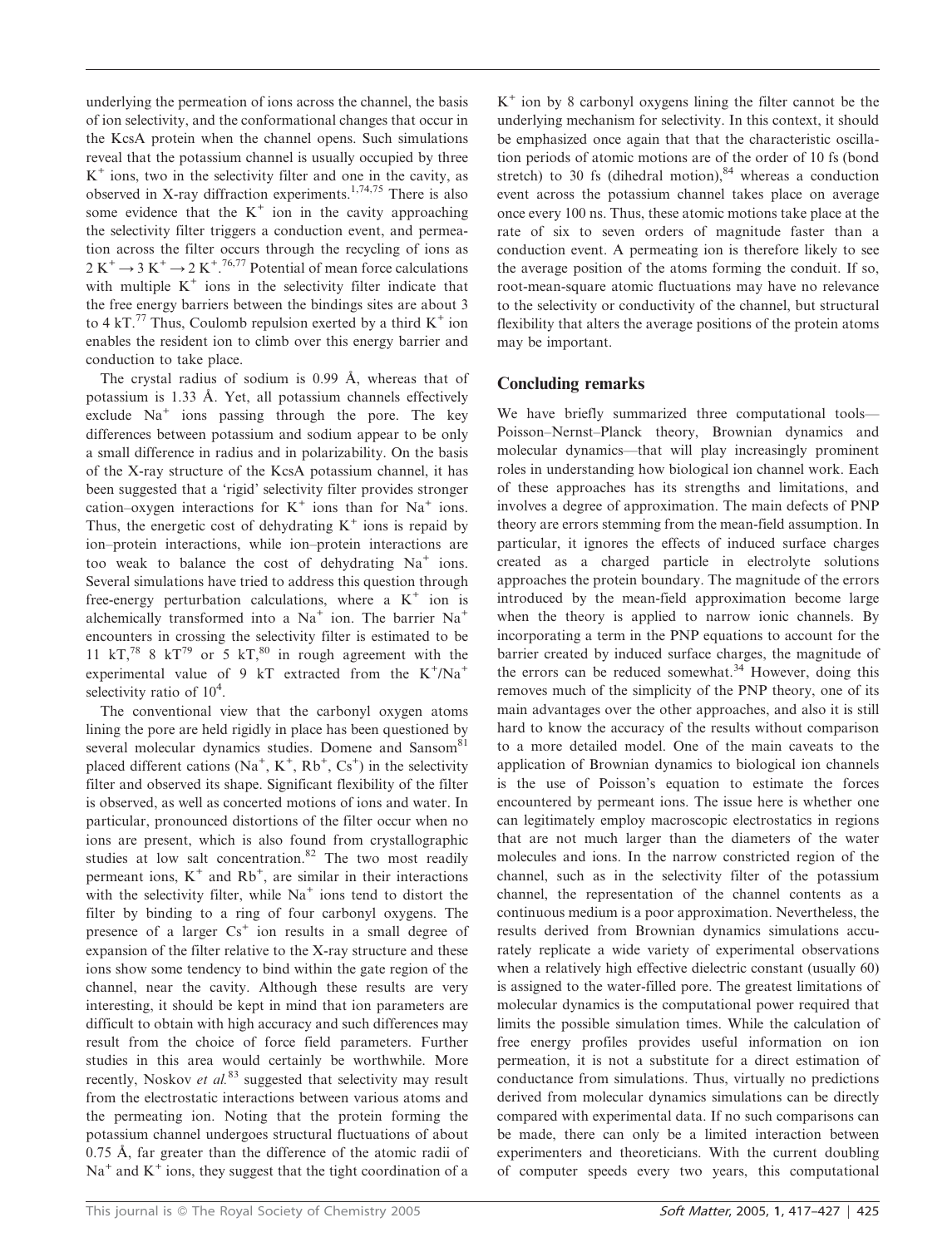limitation will eventually be overcome. Then, the force fields employed in molecular dynamics simulations may need to be improved to include polarization effects, perhaps using ab initio molecular dynamics as a guide.

All three theoretical approaches are useful in elucidating the mechanisms underlying selectivity and permeation of ions across biological nanotubes. For ion channels with large pore radii, such as mechano-sensitive channels, PNP theory can be fruitfully utilized. Also, if one is interested in simply obtaining order-of-magnitude estimates of conductances of various model channels, this simple theory will provide the answers with little computational cost. To study the mechanisms underlying the selectivity sequences of monovalent ions or to determine the precise conformational changes of the protein when a channel undergoes the transition from the closed to the open state, one has to rely on molecular dynamics simulations. Thus far, a combined use of molecular and Brownian dynamics has proved to be well suited for studying structurefunction relationships in ion channels. Brownian dynamics enables the calculation of conductance properties while molecular dynamics can provide input and justification for the parameters of the stochastic simulations as well as explaining finer details such as size-based selectivity. Now and in the near future, as we attempt to understand membrane channels in terms of rigorous molecular physics, there will be an increasing interplay between experiment and theory, the former providing hints and clues for building and refining models and the latter making testable predictions.

#### References

- 1 D. A. Doyle, J. M. Cabral, R. A. Pfuetzner, A. Kuo, J. M. Gulbis, S. L. Cohne, B. T. Chait and R. MacKinnon, Science, 1998, 280, 69–77.
- 2 G. Chang, R. H. Spencer, A. T. Lee, M. T. Barclay and D. C. Rees, Science, 1998, 282, 2220–2226.
- 3 R. Dutzler, E. B. Campbell, M. Cadene, B. T. Chait and R. MacKinnon, Nature, 2002, 415, 287–294.
- 4 R. Dutzler, E. B. Campbell and R. MacKinnon, Science, 2003, 300, 108–112.
- 5 R. B. Bass, P. Stropo, M. Baraclay and D. C. Reece, Science, 2002, 298, 1582–1587.
- 6 S. B. Long, E. B. Campbell and R. MacKinnon, Science, 2004, 309, 897–903.
- 7 S. B. Long, E. B. Campbell and R. MacKinnon, Science, 2004, 309, 903–908.
- 8 N. Unwin, J. Mol. Biol., 2005, 346, 967–989.
- 9 B. Hille, Ionic Channels of Excitable Membranes, Sinauer Associates, Sunderland, MA, 3rd edn., 2001.
- 10 M. B. Partenskii and P. C. Jordan, Q. Rev. Biophys., 1992, 25, 477–510.
- 11 R. S. Eisenberg, J. Membr. Biol., 1999, 171, 1–24.
- 12 B. Roux, S. Bernéche and W. Im, Biochemistry, 2000, 39, 13295–13306.
- 13 D. P. Tieleman, P. C. Biggin, G. R. Smith and M. S. P. Sansom, Q. Rev. Biophys., 2001, 34, 473–561.
- 14 S. H. Chung and S. Kuyucak, Biochim. Biophys. Acta, 2002, 1565, 267–286.
- 15 R. R. Eisenberg, J. Membr. Biol., 1996, 150, 1–25.
- 16 E. W. McCleskey, J. Gen. Physiol., 1999, 113, 765–772.
- 17 W. Nonner, D. P. Chen and B. Eisenberg, J. Gen. Physiol., 1999, 113, 773–782.
- 18 C. Miller, J. Gen. Physiol., 1999, 113, 783–787.
- 19 D. G. Levitt, J. Gen. Physiol., 1999, 113, 789–794.
- 20 M. G. Kurnikova, R. D. Coalson, P. Graf and A. Nitzan, Biophys. J., 1999, 76, 642–656.
- 21 B. Corry, S. Kuyucak and S. H. Chung, Biophys. J., 2000, 78, 2364–2381.
- 22 J. Bockris and A. K. N. Reddy, Modern Electrochemistry, 1970, Plenum, New York, vol. 1.
- 23 B. Honig and A. Nicholls, Science, 1995, 268, 1144–1149.
- 24 D. G. Levitt, Biophys. J., 1985, 48, 19–31.
- 25 P. C. Jordan, R. J. Bacquet, J. A. McCammon and P. Tran, Biophys. J., 1989, 55, 1041–1052.
- 26 M. Cai and P. C. Jordan, Biophys. J., 1990, 57, 883–891.
- 27 E. Mason and E. McDaniel, Transport Properties of Ions in Gases, John Wiley, New York, 1988.
- 28 T. F. Weiss, Cellular Biophysics, MIT Press, Cambridge, MA, 1996, vols. 1– 2.
- 29 D. P. Chen, J. Lear and R. S. Eisenberg, Biophys. J., 1997, 75, 97–116.
- 30 D. P. Chen, L. Xu, A. Tripathy, G. Meissner and R. S. Eisenberg, Biophys. J., 1999, 76, 1346–1366.
- 31 P. Graf, A. Nitzan, M. G. Kurnikova and R. D. Coalson, J. Chem. Phys. B, 2000, 104, 12324–12338.
- 32 Z. Schuss, B. Nadler and R. S. Eisenberg, Phys. Rev. E: Stat. Phys., Plasmas, Fluids, Relat. Interdiscip. Top., 2001, 64, 0361161–14.
- 33 R. D. Coalson, M. G. Kurnikova, P. Graf and A. Nizan, Biophys. J., 2002, 82, 340a.
- 34 B. Corry, S. Kuyucak and S. H. Chung, Biophys. J., 2003, 84, 3594–3606.
- 35 B. Nadler, U. Hollerbach and R. S. Eisenberg, Phys. Rev. E: Stat. Phys., Plasmas, Fluids, Relat. Interdiscip. Top., 2003, 68, 0219051–9.
- 36 W. Im and B. Roux, J. Mol. Biol., 2002, 322, 851–869.
- 37 S. Yu. Noskov, W. Im and B. Roux, Biophys. J., 2004, 87, 2299–2309.
- 38 W. Nonner and B. Eisenberg, Biophys. J., 1998, 75, 1287–1305.
- 39 T. W. Allen, S. Kuyucak and S. H. Chung, J. Chem. Phys., 1999, 111, 7985–7999.
- 40 K. E. Cooper, E. Jakobsson and P. Wolynes, Prog. Biophys. Mol. Biol., 1985, 46, 51–96.
- 41 E. Jakobsson and W. W. Chiu, Biophys. J., 1987, 52, 33–45.
- 42 S. Bek and E. Jakobsson, Biophys. J., 1994, 66, 1028–1038.
- 43 S. H. Chung, M. Hoyles, T. Wallen and S. Kuyucak, Biophys. J., 1998, 75, 793–809.
- 44 S. H. Chung, T. W. Allen, M. Hoyles and S. Kuyucak, Biophys. J., 1999, 77, 2517–2533.
- 45 B. Corry, T. W. Allen, S. Kuyucak and S. H. Chung, Biophys. J., 2001, 80, 195–214.
- 46 S. Edwards, B. Corry, S. Kuyucak and S. H. Chung, Biophys. J., 2002, 83, 1348–1360.
- 47 S. Bernéche and B. Roux, Proc. Natl. Acad. Sci. USA, 2003, 100, 8644–8648.
- 48 S. Garofoli and P. C. Jordan, Biophys. J., 2003, 84, 2814–2830.
- 49 S. H. Chung, T. W. Allen and S. Kuyucak, Biophys. J., 2002, 83, 263–277.
- 50 B. Corry, M. O'Mara and S. H. Chung, Chem. Phys. Lett., 2004, 386, 233–238.
- 51 B. Corry, M. O'Mara and S. H. Chung, Biophys. J., 2004, 86, 846–860.
- 52 T. J. Jentsch, T. Friedrich, A. Schriever and H. Yamada, Pflügers Arch., 1999, 437, 783–795.
- 53 M. Maduke, C. Miller and J. A. Mindell, Annu. Rev. Biophys. Biomol. Struct., 2000, 29, 411–438.
- 54 C. Fahlke, Am. J. Renal Physiol., 2001, 280, F748–F758.
- 55 C. Miller, Philos. Trans. R. Soc. London, Ser. B, 1982, 299, 401–411.
- 56 S. J. Weiner, P. A. Kollman, D. A. Case, U. C. Singh, C. Ghio, G. Alagona, S. Profeta and P. Weiner, J. Am. Chem. Soc., 1984, 106, 765–784.
- 57 B. R. Brooks, R. E. Bruccoleri, B. D. Olafson, D. J. States, S. Swaminathan and M. Karplus, J. Comput. Chem., 1983, 187–217.
- 58 J. Hermans, H. J. C. Berendsen, W. F. van Gunsteren and J. P. M. Postma, Biopolymers, 1984, 23, 1513–1518.
- 59 L. Kalé, R. Skeel, M. Bhandarkar, R. Brunner, A. Gursoy, N. Krawetz, J. Phillips, A. Shinozaki, K. Varadarajan and K. Schulten, J. Comput. Phys., 1999, 151, 283–312.